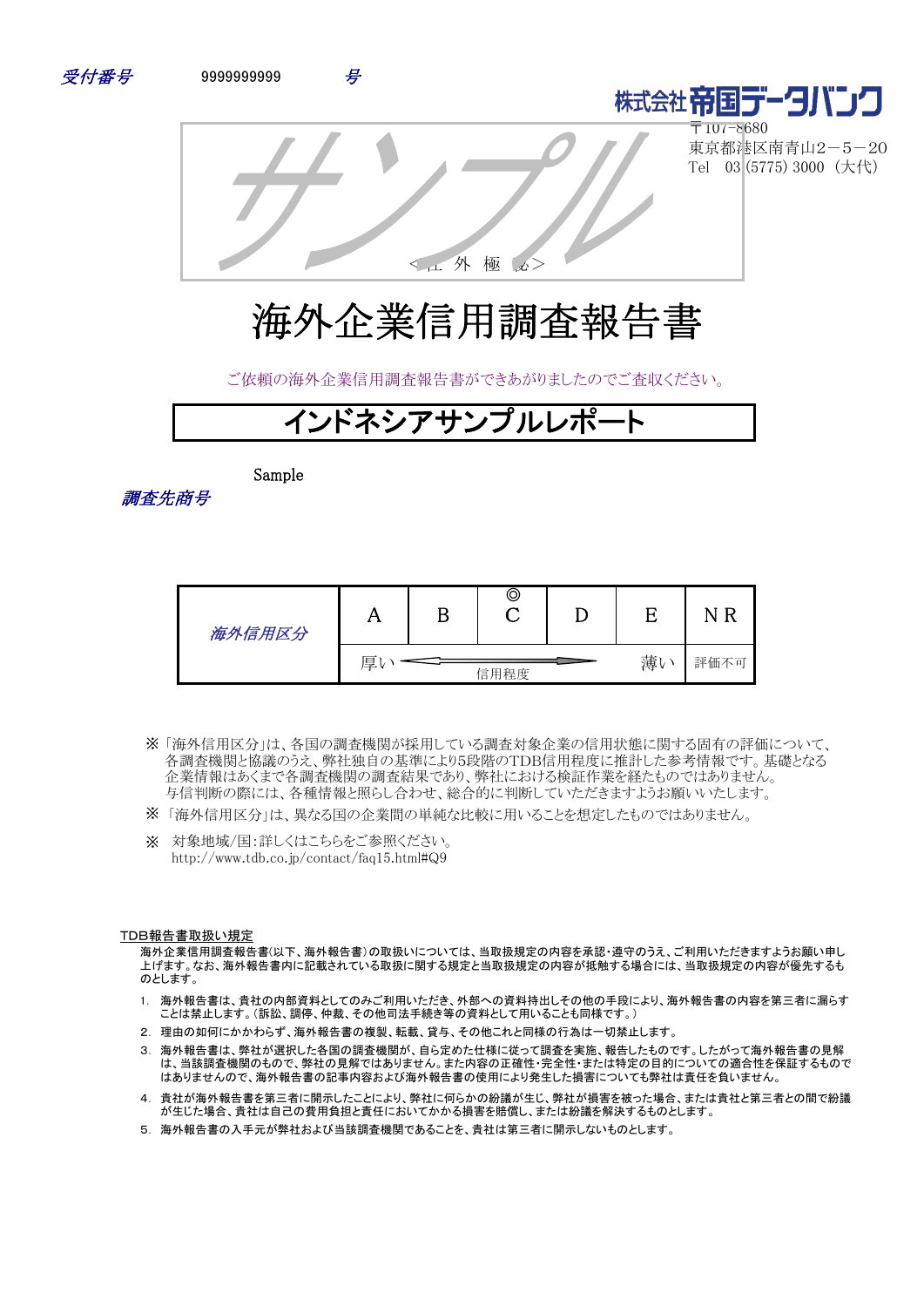## **P.T. SAMPLE INTERNATIONAL XXX**

|                         |                           | <b>BACKGROUND/OFFICIAL DATA</b>                                                                                                                                                                                        |  |
|-------------------------|---------------------------|------------------------------------------------------------------------------------------------------------------------------------------------------------------------------------------------------------------------|--|
| 1. Address              |                           | <b>Head Office</b><br>Gedung SAMPLE INTERNATIONAL<br>Jalan XXX Motor XXX No.XX, Sunter XX<br>Jakarta 14XX0, Indonesia<br>Tel. (021) XX225XX (hunting)<br>Fax. (021) XX12058, XX12059<br>E-mail: user@ai.SAMPLE.co.id   |  |
|                         |                           | <b>Distribution Network</b><br>1,8XX outlets all over Indonesia                                                                                                                                                        |  |
| 2. Established          |                           | XX February 19XX                                                                                                                                                                                                       |  |
| 3. Organization Style   | $\mathbb{R}^{\mathbb{Z}}$ | P.T. (Perseroan Terbatas) or Public Limited Liability Company                                                                                                                                                          |  |
| 4. Legalization         |                           | No.C-10XX9.HT.01.04.TH.20XX<br>Dated XX June 20XX                                                                                                                                                                      |  |
| 5. Government Permit(s) |                           | a. Stock Market Supervisory Agency<br>No. S-2XX /PM/19XX<br>Dated XX September 19XX<br>b. Department of Finance<br><b>NPWP: 1.3XX.5XX.6-025</b>                                                                        |  |
| 6. Capitalization       |                           | Authorized Capital - Rp. 3,000,000,000,000<br>Issued Capital - Rp. 2,024,178,000,000<br>Paid-up Capital<br>- Rp. 2,024,178,000,000                                                                                     |  |
|                         |                           | Notes:<br>Consist of 6,000,000,000 shares @ Rp. 500                                                                                                                                                                    |  |
| 7. Shareholder(s)       |                           | a. XXYYY CYCLES & CARRIAGE (MAURITIUS) LTD.<br>$-50.12%$<br>b. Mr. XXYYY XYYV Liddell Nightingale<br>$-0.01\%$<br>c. Mr. Budi Setiadharma<br>$-0.01%$<br>c. Others (whose ownership is less than 5% each)<br>$-49.86%$ |  |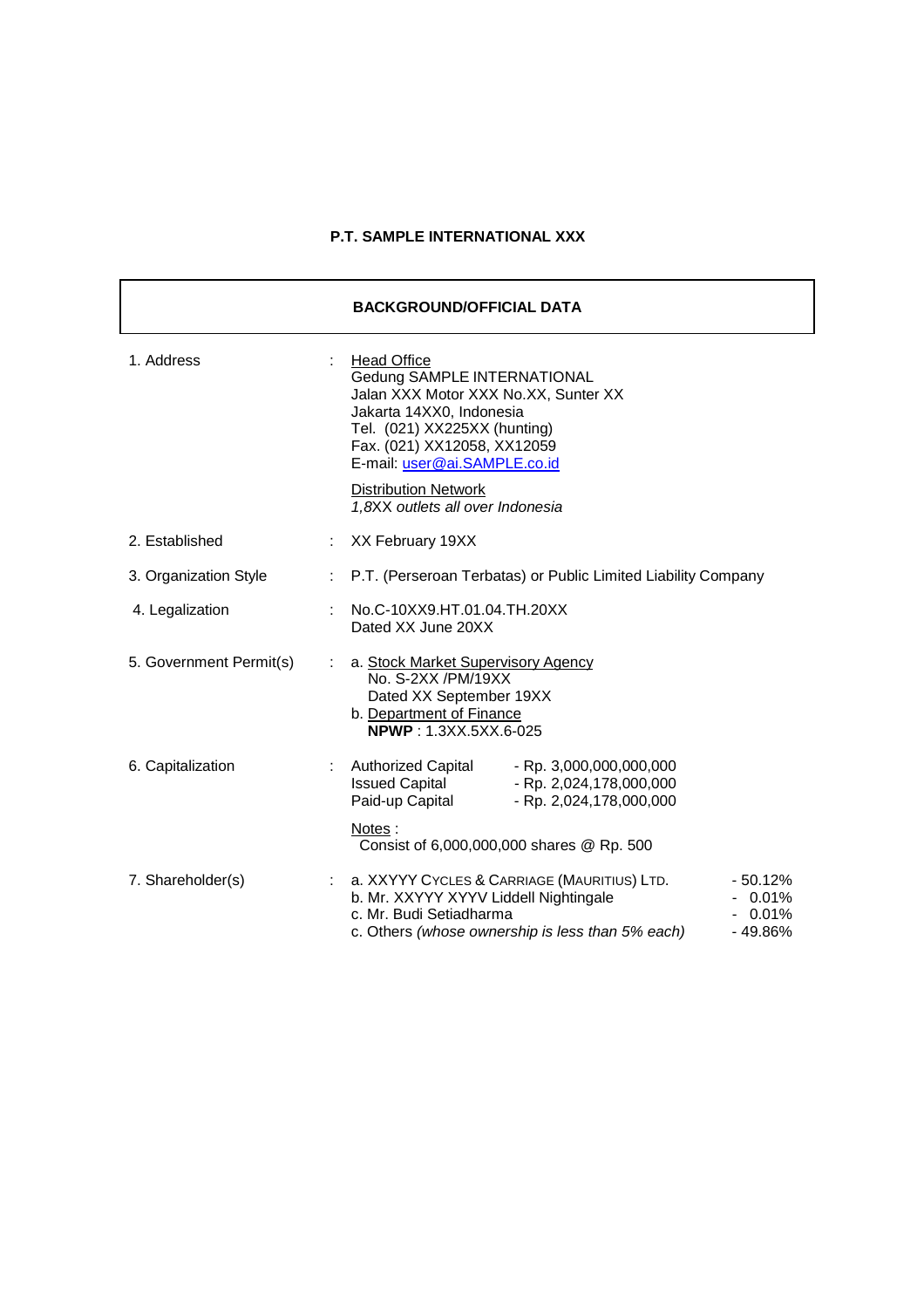| 8. Supervisory Board          | Chairman<br>Independent Commissioner(s)                                                        | - Mr. XXYYY Setiadharma<br>- a. Mr. Djunaedi Hadisumarto<br>c. Mr. Motonobu Takemoto<br>d. Mr. Patrick Morris Alexander<br>e. Mr. Muhamad Chatib Basri<br>f. Mr. Soemadi Djoko Moerdjono<br>Brotodiningrat. |
|-------------------------------|------------------------------------------------------------------------------------------------|-------------------------------------------------------------------------------------------------------------------------------------------------------------------------------------------------------------|
|                               | Commissioner(s)                                                                                | - a. Mr. XXYYY XYYV Liddell<br>Nightingale<br>b. Mr. Neville Barry Venter<br>c. Mr. Adam Philip Charles<br>Keswick<br>d. Mr. Mark Spencer Greenberg                                                         |
| 9. Management Board           | <b>President Director</b><br>Director(s)                                                       | - Mr. XYVC XXYYY XXX<br>- a. Mr. XYYVCn XYVC<br>b. Mr. Prijono XYVC<br>c. Mr. Tossin XXYYY<br>d. Mr. XYYVny XXYYYV XXYYYV<br>e. Mr. XXYYV Gultom<br>f. Mr. XYYV XYYV Mawson                                 |
| 10. Registered Activities     | : a. Automotive Industry<br>b. General Trading<br>c. General Services<br>d. Investment Holding |                                                                                                                                                                                                             |
| 11. Authorized Signatories    | or Commissioner                                                                                | President Director or Director which must be approved by Chairmar                                                                                                                                           |
| 12. Affiliate(s)/Associate(s) | Member (Parent Company) of the SAMPLE Group                                                    |                                                                                                                                                                                                             |

## **OPERATIONAL**

| 13. Started Operation    | : 19XX                                                |
|--------------------------|-------------------------------------------------------|
| 14. Business Category    | Wholesaler, Investment                                |
| 15. Lines of Business    | $: a.$ Trading of Automotive<br>b. Investment Holding |
| 16. Product & Capacity   | None                                                  |
| 17. Status of Investment | Domestic Investment (PMDN)                            |
| 18. Sales Territory      | $-100%$<br>Local                                      |
| 19. Number of Employee   | 62,640 (consolidated with its subsidiaries)           |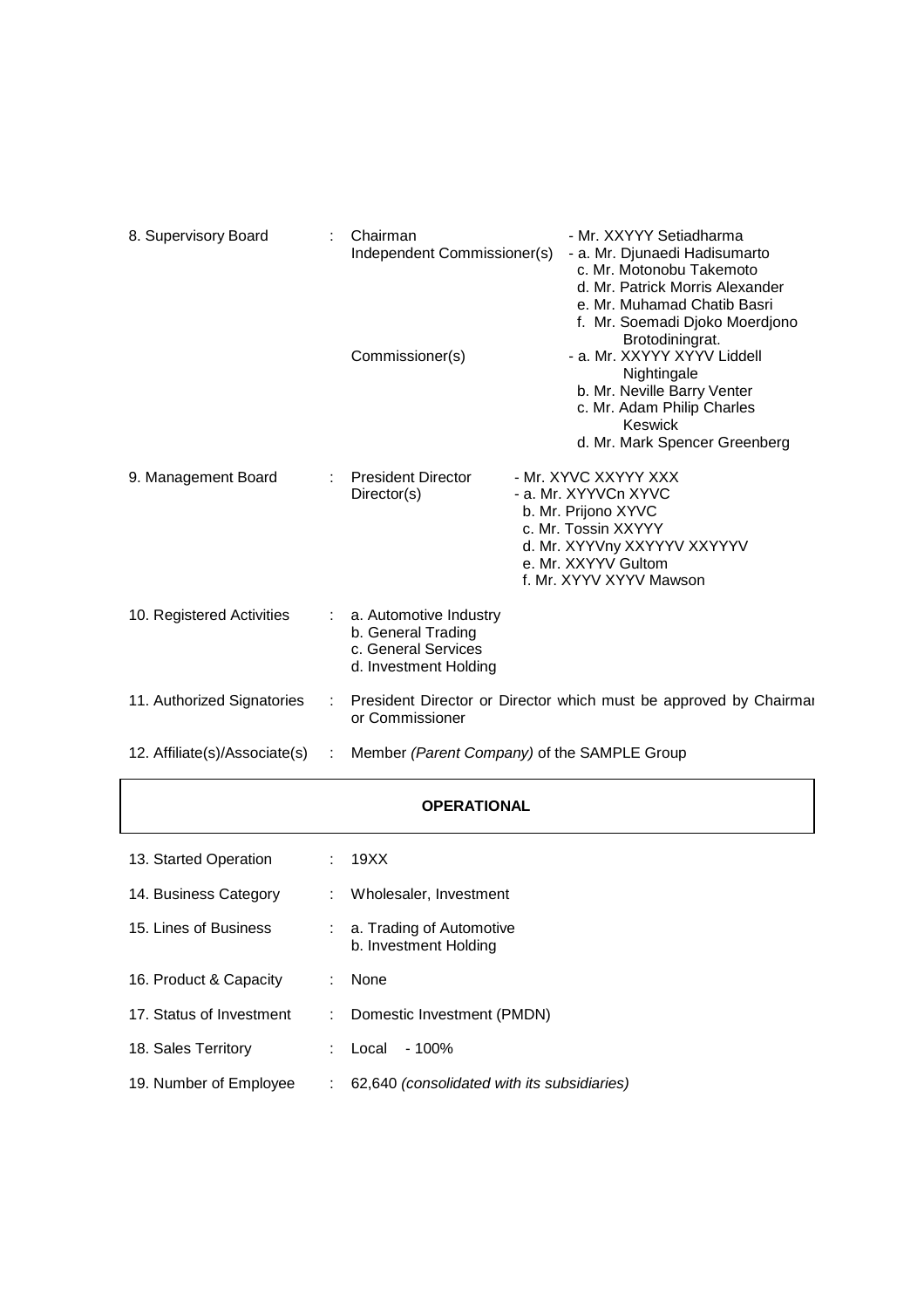### **FINANCIAL INFORMATION**

| 20. Sales Turnover<br>(Consolidated) |                                                                                                                                                                                               | $: 20XX - Rp. 31,512 billion$<br>20XX - Rp. 44,344 billion<br>20XX - Rp. 61,172 billion<br>20XX - Rp. 25,906 billion (January-June) |
|--------------------------------------|-----------------------------------------------------------------------------------------------------------------------------------------------------------------------------------------------|-------------------------------------------------------------------------------------------------------------------------------------|
| 21. Total Asset<br>(Consolidated)    |                                                                                                                                                                                               | Rp. 48,253 billion (as of 30 June 20XX)                                                                                             |
| 22. Investment                       |                                                                                                                                                                                               | None                                                                                                                                |
| 23. Banker(s)                        | a. P.T. BANK ZZZZ<br>Jakarta Main Branch<br>Jalan Jend. Gatot Subroto Kav. 36-38<br>South Jakarta<br><b>b. P.T. BANK ZZZZ INDONESIA</b><br>Jakarta Main Branch<br>Jalan Jend. Sudirman Kav. 1 |                                                                                                                                     |
|                                      |                                                                                                                                                                                               | Jakarta 10XX0<br>$C$ $ZZZZ$ RANK<br>Jakarta Branch<br>Jalan Jend. Sudirman Kav. 1<br>Jakarta 12910                                  |
|                                      |                                                                                                                                                                                               | d. P.T. BANK SAMPLE<br>Jakarta Main Branch<br>Jalan Jend, Sudirman Kav, XX-23<br>South Jakarta                                      |

## **CREDIT RECOMMENDATIONS**

| 24. Indodata Credit Rating                 | : 5          |
|--------------------------------------------|--------------|
| 25. Indodata Risk                          | $:$ Low Risk |
| 26. Maximum Credit Guide : US\$ 50 million |              |

### **RATING EXPLANATIONS**

The INDODATA credit rating ranges from 1, indicating a high risk to 5, the lowest risk. A rating of 7 indicates an unclassified risk (risk unknown), used on brand new companies, investment holding or those who are reluctant to provide any financial information. A rating of 8 is used for companies who are in liquidation, or are no longer active.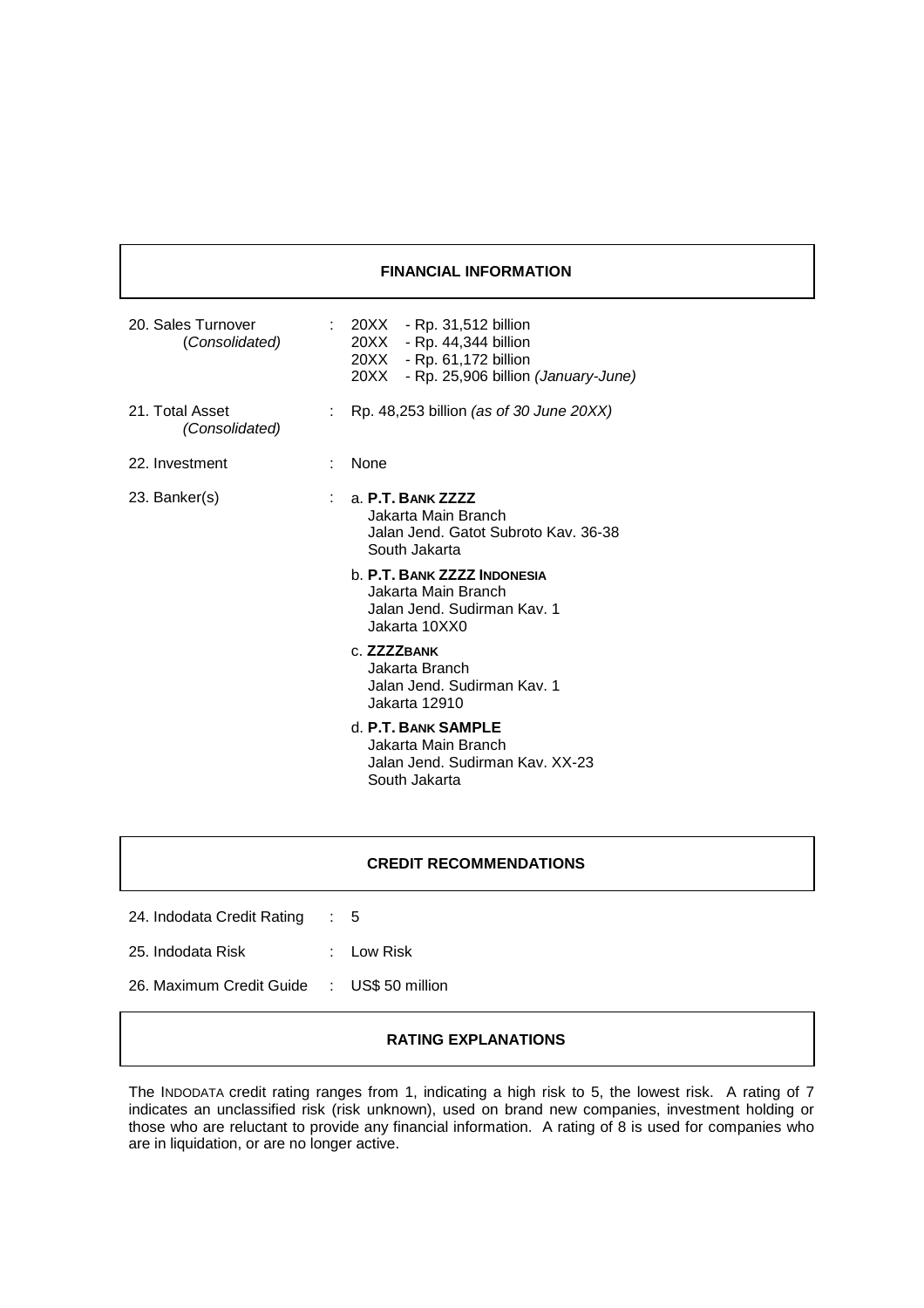#### **DESCRIPTION**

#### **Background**

Subject was formerly named P.T. SAMPLE INTERNATIONAL INC. that established in Jakarta, Indonesia on 20 February 1957 with an authorized capital of Rp. 2,500,000 of which Rp. 500,000 was issued and fully paid up. The original founding shareholders were Mr. XXX Kian Tie, Mr. Liem Peng Hong, Mr. Tapisan Simatupang Sianturi, Mr. Sahat Parulin ZZZZ, Mr. Datu Parulas ZZZZ and Mr. Saut Guru Pamosik ZZZZ. Subject's notarial deed has been revised several times. In April 1968 up to March 19X0, when subject started to offer its shares to public, the entire shares were controlled by Mr. William Soeryadjaya *alias* XXX Kian Liong and his four children. On 22 January 19X0, subject was renamed into P.T. SAMPLE INTERNATIONAL. On 4 April 19X0, subject listed its shares at the Jakarta and Surabaya Stock Exchanges. Later in early 19X3, the Soeryadjaya family sold the 166 million shares of their own in order to settle the financial problem of BANK SUMMA (liquidated in 19X3). This bank was a member of the SUMMA Group, which was owned by Mr. Edward Seky Soeryadjaya, the oldest son of Mr. William Soeryadjaya. At the time, subject's ownership had been taken over by several prominent business groups in the country, including the NUSAMBA Group, the BARITO PACIFIC Group, the SAMPOERNA Group, the DANAMON Group and others. Later, the authorized capital was increased to Rp. 3,000,000,000,000 of which Rp. 2,024,178,000,000 was issued and fully paid-up.

As of 30 June 20XX, the shareholders structure consisted of XXYYY CYCLES & CARRIAGE (MAURITIUS) LTD (50.12%), Mr. XXYYY XYYV Lidell Nightingale (0.01%), Mr. Budi Setiadharma (0.01%), and others whose ownership is less than 5% each (49.86%).

Subject is the parent company of the SAMPLE Group, the biggest business group in automotive industry in the country. The group also expands the business into other activities, such as motorcycle industry, heavy equipment industry, photo copying machine industry and IT, agribusiness, infrastructure and others. However, due to economy crisis in the country in mid 19X7, the group's business performance has dropped. In the meantime, the group also faced serious financial problem due to its huge debt of about US\$ 2 billion. However, the debt has been settled.

#### **Operations Outlook**

In accordance to its notarial deed, subject is registered to be active in automotive industry, general trading, general services and investment holding. Subject initiated its activity in 1957 in the trading of agricultural commodities. Basically, subject's activity is the continuation of the business of C.V. LEPINDO which was established in 1950 by Mr. XXX Kian Tie and several other entrepreneurs. Subject kept on expanding its business. In 1969, subject started to involve in automotive business by becoming the sole agent of XXXXX vehicles. Later in 1970, it started to become the sole agent of XYVC motorcycle followed by being the agency of KOMATSU heavy equipment, FUJI XEROX photocopy machine, etc. Subject's activity keeps expanding through a number of subsidiaries in various sectors. Currently, subject's business can be classified into several divisions, covering automotive division that up to now contributes around 70% of subject's total income, financial services, heavy equipment, agribusiness, information technology and infrastructure.

#### *Automotive Division*

This division covers manufacturing, assembling and distribution of automobile as well as motorcycle. The division's strength lies on automobile under the brand of XXXXX where in 20XX it controlled 34.23% of domestic market share. Totally, subject with its other brands, namely DAIHATSU, ISUZU,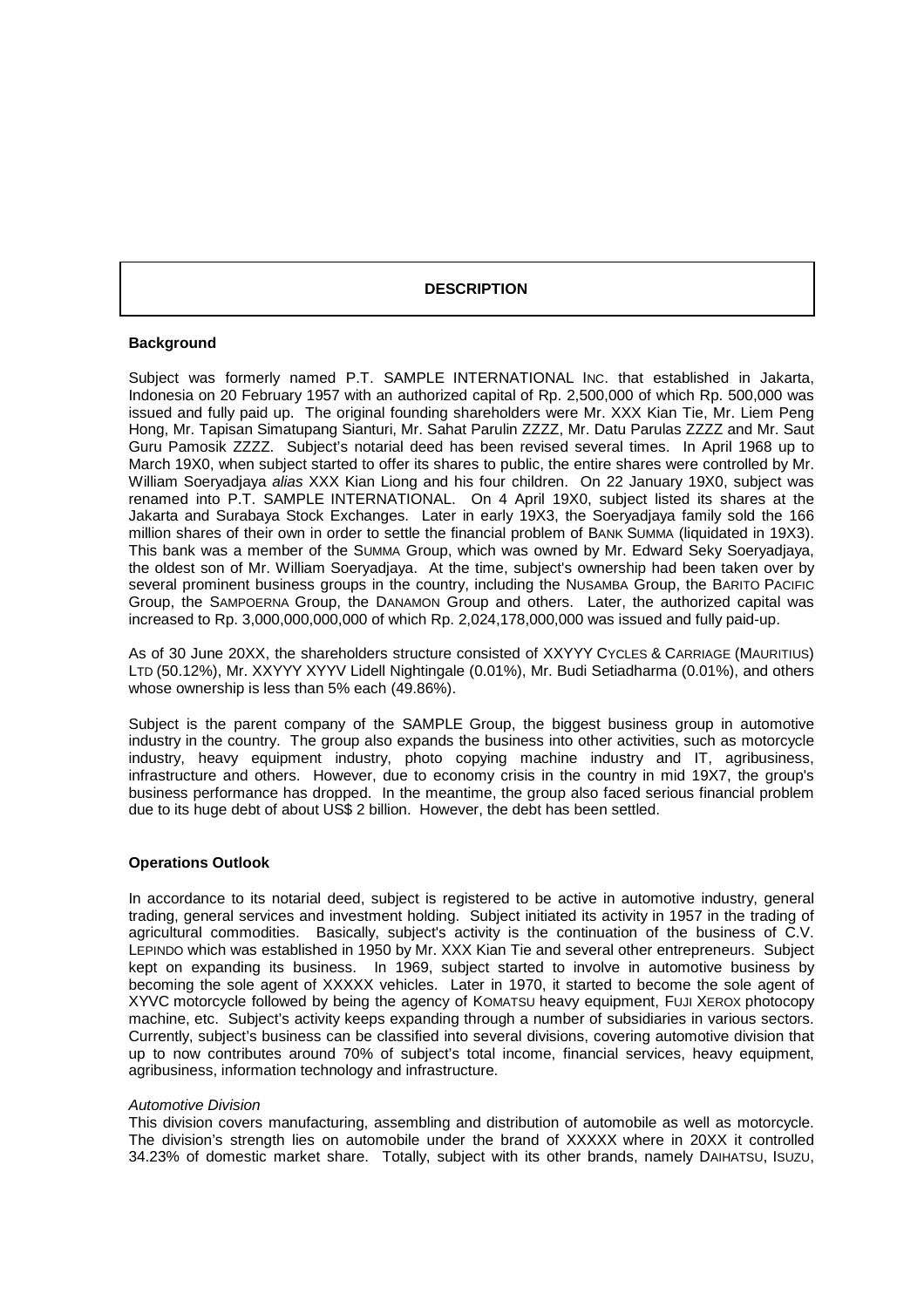BMW, PEUGEOT, and ZZZZ DIESEL controlled 45.1% of domestic market share at that year. This division with its XYVC motorcycle is also very popular in the country where as per July 20XX it controlled 50.03% of domestic motorcycle sales. This division is also strengthened by component supply through its subsidiary, P.T. SAMPLE AUTOPART XXX, a public-listed company, as well as supporting service from SAMPLEWORLD that provides comprehensive service to customers, TRAC that handles car rental, and MOBIL '88 that handles sales and purchasing of used car.

#### *Financial Service*

This division also plays important role since it supports in terms of financing its automotive division that until now becomes backbone of subject and the SAMPLE Group in general, as well as financing its other divisions and outside the group. In this division, subject through its subsidiaries provides multifinancing, banking, insurance, and others. Some subsidiaries of this division are, among others, P.T. SAMPLE XXXXX VENTURA, P.T. XXXXX INTERNATIONAL FINANCE, P.T. XXXXX MULTI INVESTAMA, P.T. SAMPLE MULTI FINANCE, P.T. SAMPLE XXXXX FINANCE, P.T. XXXXX PRATAMA, P.T. STACO ESTIKA XXXXX FINANCE, P.T. XXXXX BHAKTI XXXXX FINANCE, P.T. ASURANSI SAMPLE BUANA, P.T. SAMPLE CMG LIFE, P.T. BANK ZZZZ XXX.

Important step taken by subject is when in October 20XX subject, together with Standard Chartered Bank became a consortium and was chosen as the preferred bidder by the government of Indonesia to acquire 51% shares of P.T. BANK ZZZZ XXX. The ownership of this consortium increased to almost 70% shares as per September 20XX.

#### *Heavy Equipment*

In this division, subject subsidies P.T. UNITED TRACTOR XXX and P.T. XXXXX XXXXX in construction machinery. P.T. UNITED TRACTOR XXX is now the biggest heavy equipment distributor in the country that distributes those branded KOMATSU. It also distributes TADANO (crane & lifting equipment) and ZZZZ (heavy-duty truck & highway dump truck), XYYV DEERE (agricultural equipment) and BOMAG (vibratory roller). Meanwhile, P.T. XXXXX XXXXX is the distributor of PERKINS (diesel engine), F.J. WILSON (generator set) and JCB (excavator, crane), MASSEY FERGUSON (agricultural machinery), SAKAI (vibrating roller), XXXXX (forklift), SUMITOMO (excavator, crane and link-belt).

Through P.T. UNITED TRACTOR XXX, subject also controls P.T. PAMAPERSADA XXXXX, a big scale company in mining contracting.

#### *Agribusiness*

In this division, subject subsidies P.T. SAMPLE AGRO LESTARI XXX that is active in integrated oil palm plantation and palm oil processing. The company's CPO, besides to fulfill local demand, it is also exported to India, Malaysia, and others. This company that controls over 200 thousand hectares of plantation area keeps expanding its plantation.

#### *Information Technology*

Subject through its subsidiary, P.T. SAMPLE GRAPHIA XXX, provides wide services in document solutions and IT solutions. In this division, the company becomes sole agent and distributor of FUJI XEROX products in Indonesia. Those products control the biggest market share of photocopying machine in the country. Through P.T. SAMPLE GRAPHIA XXX, there established P.T. CS SAMPLE GRAPHIA TECHNOLOGIES that provides IT solutions.

#### *Infrastructure/Others*

Subject that diversifies its business in many sectors also participates in infrastructure development including in power plant, telecommunication, and others. Subject subsidies a number of companies, such as P.T. SAMPLETEL XXXXX, P.T. INTERTEL NUSAPERSADA, P.T. ZZZZ BAHTERA, P.T. ZZZZ PRAWIRA, and others.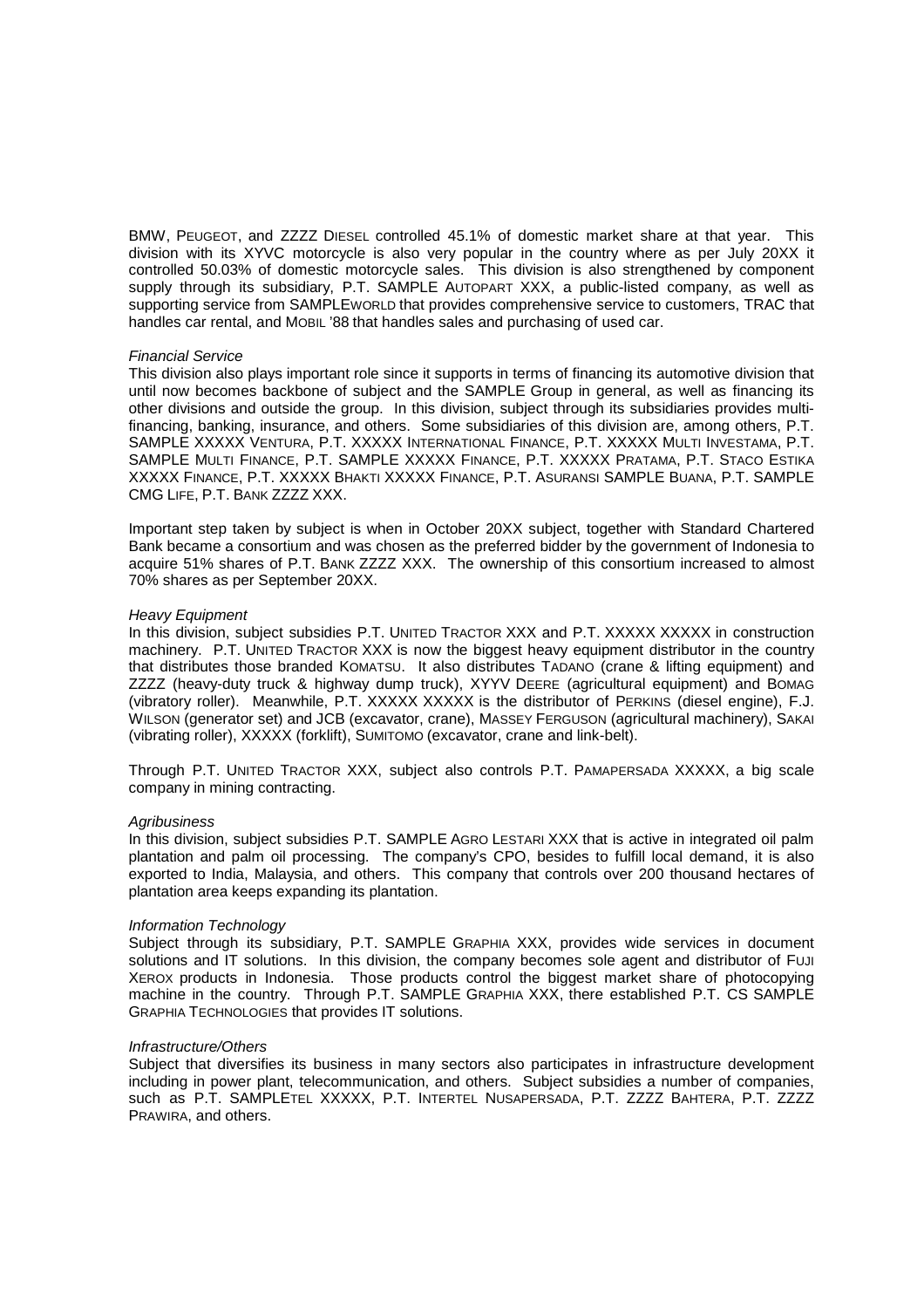Automotive business in Indonesia has fluctuated in the last several years. The business is very influenced by economic crisis that hit Indonesia in mid 19X7 that made Indonesian Rupiah to be depreciated against US Dollar and other foreign currencies. Automotive sector was badly influenced at that time since the majority of its components were still imported. This condition forced some companies in this industry stop their operations. For the description, the automotive sales volume in 19X7 was 392,185 units, abruptly declined to 68,809 units in 19X8 and 95,023 units in 19X9. Since 20XX, the sales started to sharply increase to 300,963 units, 299,629 units in 20XX, 317,763 units in 20XX, 354,331 units in 20XX, increased by 27% in 20XX to reach 483,295 units and 533,000 units in 20XX. However, there is indication that the sales will sharply decrease in this 20XX due to the weakening customer's purchasing power after the hike of fuel price in 20XX.

Basically, subject and its subsidiaries' operation keeps increasing since 20XX to 20XX, yet it declined in 20XX. However, subject is capable to survive since it has acquired wide marketing network and some potential customers.

During its operation, subject has received many awards from various local and international institutions, such as from Asiamoney as Best Corporate Governance, from Investor Relations magazine as Best Company in Indonesia, from Far Eastern Economic Review magazine as the 1<sup>st</sup> for Long Term Vision, etc.

#### **Financial Condition**

Subject's consolidated sales turnover has increased in the last several years. It was Rp. 31,512 billion in 20XX, Rp. 44,344 billion in 20XX and Rp. 61,172 billion in 20XX. Its sales turnover for the period of January to June 20XX was Rp. 25,906 billion. Meanwhile, the consolidated total asset as of 30 June 20XX was Rp. 48,253 billion. In those three years, subject also booked profit.

In April 20XX, subject settled the rest of credit facility amounting US\$ 30 million of the total credit of US\$ 177 million it obtained from 19 syndicated international banks. Therefore, since then, subject is noted to have cleared all of its debts. At the same time, subject again received commitment from the same syndicate for the credit facility of amounting US\$ 170 million and Rp. 600 billion.

#### **Management**

The management team is led by the president director, Mr. XYVC XXYYY XXX. He is a professional who has long experience and good business reputation in the above business. They are also supported by a number of directors as listed on the profile as well as other capable staffs. The management team is evaluated to be competent and qualified to maintain and develop the business in the future. They also maintain good business relationship with entrepreneurs related to the business, both inside as well as outside the country.

#### **Litigation Record**

Within the last two years, there has been no record on subject's involvement in any malpractice business as well as litigation case in our database.

#### **Creditworthiness**

INDODATA rating system rates subject 5, which is in low risk condition.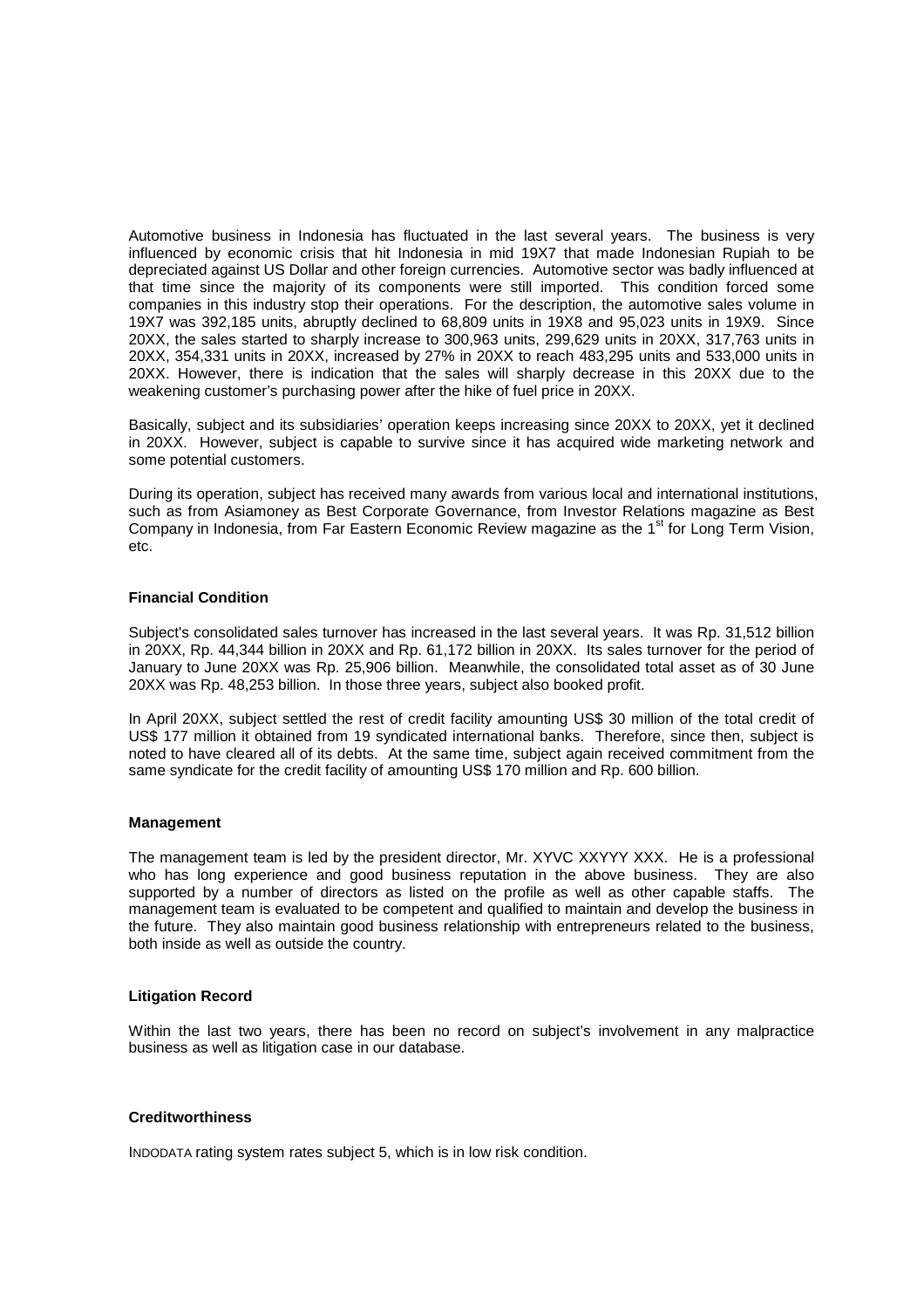## **P.T. SAMPLE INTERNATIONAL XXX AND SUBSIDIARIES**

|                                          | <b>Consolidated Balance Sheet (Audited)</b>   |            |            |            |
|------------------------------------------|-----------------------------------------------|------------|------------|------------|
|                                          | 31 December 20XX, 20XX, 20XX and 30 June 20XX |            |            |            |
|                                          | in Million Rupiah                             |            |            |            |
|                                          | 20XX*                                         | 20XX       | 20XX       | 20XX       |
| <b>Assets</b>                            |                                               |            |            |            |
| <b>Current Assets</b>                    |                                               |            |            |            |
| Cash and Cash Equivalents                | 5,121,820                                     | 3,938,633  | 5,326,131  | 4,550,960  |
| <b>Short Term Investment</b>             | 499,819                                       | 481,683    | 640,882    | 735,243    |
| <b>Trade Receivable</b>                  | 4,749,202                                     | 4,500,900  | 3,106,857  | 1,414,007  |
| Due from Related Parties                 | 144,892                                       | 206,746    | 160,123    | 74,219     |
| Other Receivable                         | 797,189                                       | 672,104    | 338,940    | 58,347     |
| Inventories                              | 4,169,625                                     | 5,120,829  | 3,334,329  | 1,759,560  |
| Prepaid Tax                              | 866,435                                       | 742,484    | 514,723    | 437,730    |
| <b>Prepaid Expenses</b>                  | 643,958                                       | 507,762    | 339,781    | 191,067    |
| <b>Total Current Assets</b>              | 16,992,940                                    | 16,171,141 | 13,761,766 | 9,221,133  |
| <b>Non Current Assets</b>                |                                               |            |            |            |
| <b>Restricted Cash and Time Deposits</b> | 45,375                                        | 95,392     | 149,345    | 990,890    |
| <b>Bond Sinking Funds</b>                |                                               |            |            | 12,933     |
| <b>Financing Receivables</b>             | 8,884,680                                     | 9,829,563  | 8,718,978  | 5,246,714  |
| <b>Other Receivables</b>                 | 1,123,771                                     | 617,019    | 623,113    | 582,727    |
| Investments                              | 6,615,042                                     | XX19,436   | 5,501,396  | 4,007,843  |
| Other Long Term Investments              | 213,696                                       | 217,894    | 160,294    | 12XX18     |
| <b>Fixed Assets</b>                      | 12,311,043                                    | 11,495,558 | 8,548,140  | 6,079,902  |
| Goodwill                                 | 735,911                                       | 758,648    | 706,049    | 270,882    |
| <b>Deferred Tax Assets</b>               | 812,575                                       | 769,593    | 623,576    | 467,749    |
| <b>Others</b>                            | 518,112                                       | 511,618    | 352,396    | 397,017    |
| <b>Total Non Current Assets</b>          | 31,260,205                                    | 30,814,721 | 25,383,287 | 18,183,175 |
| <b>Total Assets</b>                      | 48,253,145                                    | 46,985,862 | 39,145,053 | 27,404,308 |

\*\*\*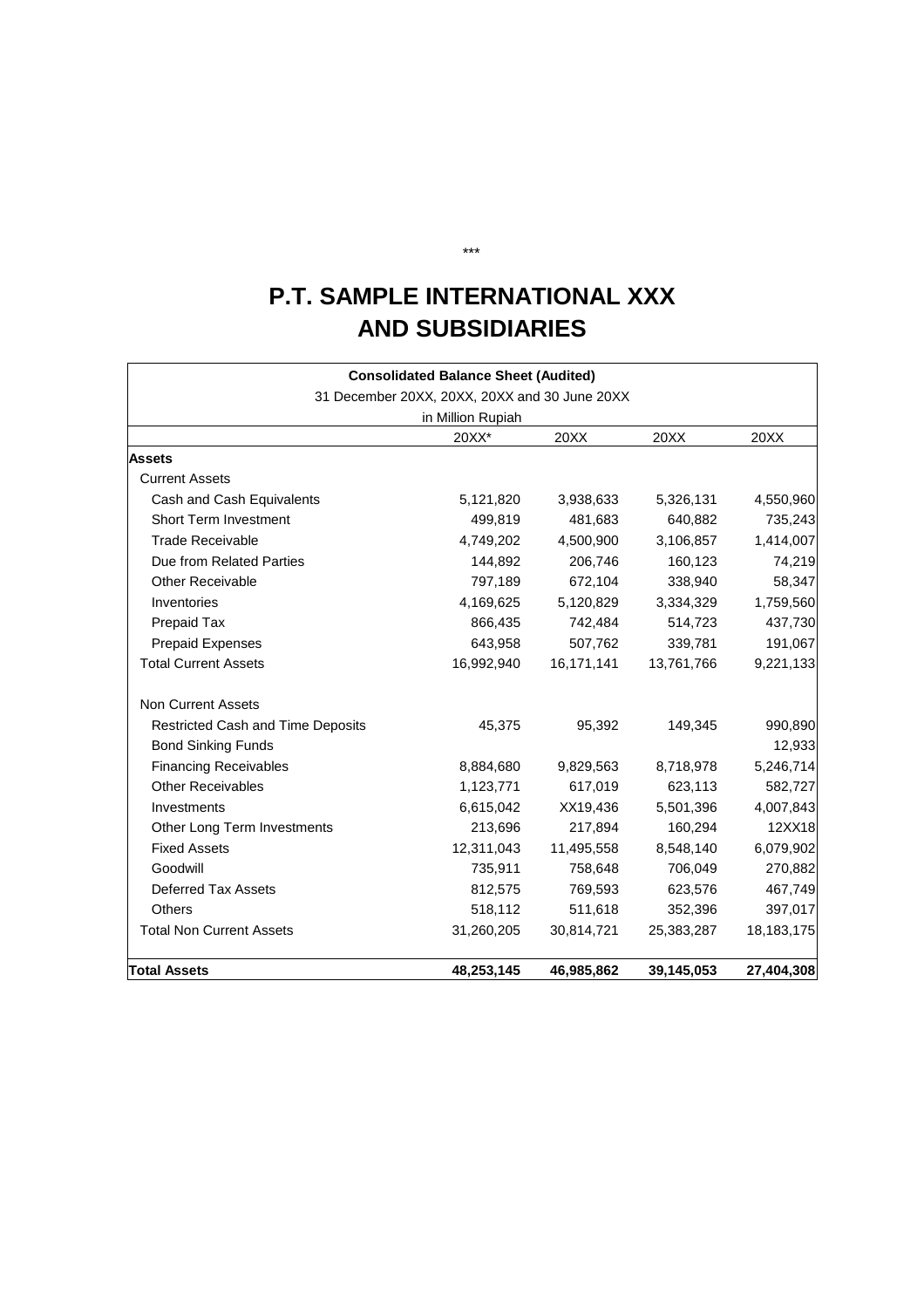| 20,975,401 | 20,424,345                                                                                                                                                  | 16,485,126                                                                                                                                                                | 11,710,712                                                                                                                                                               |
|------------|-------------------------------------------------------------------------------------------------------------------------------------------------------------|---------------------------------------------------------------------------------------------------------------------------------------------------------------------------|--------------------------------------------------------------------------------------------------------------------------------------------------------------------------|
|            |                                                                                                                                                             |                                                                                                                                                                           |                                                                                                                                                                          |
|            |                                                                                                                                                             |                                                                                                                                                                           |                                                                                                                                                                          |
|            |                                                                                                                                                             |                                                                                                                                                                           | 7,360,673                                                                                                                                                                |
|            |                                                                                                                                                             |                                                                                                                                                                           | (345, 457)                                                                                                                                                               |
|            |                                                                                                                                                             |                                                                                                                                                                           | 124,361<br>(XX76)                                                                                                                                                        |
|            |                                                                                                                                                             |                                                                                                                                                                           | 1,030,643                                                                                                                                                                |
|            |                                                                                                                                                             |                                                                                                                                                                           | 430,121                                                                                                                                                                  |
|            |                                                                                                                                                             |                                                                                                                                                                           | 1,099,259                                                                                                                                                                |
|            |                                                                                                                                                             |                                                                                                                                                                           | 2,017,688                                                                                                                                                                |
|            |                                                                                                                                                             |                                                                                                                                                                           |                                                                                                                                                                          |
|            |                                                                                                                                                             |                                                                                                                                                                           |                                                                                                                                                                          |
|            |                                                                                                                                                             |                                                                                                                                                                           | 1,795,295                                                                                                                                                                |
| 8,346,664  | 8,151,569                                                                                                                                                   | 6,446,933                                                                                                                                                                 | 6,1XX,477                                                                                                                                                                |
| 836,834    | 646,685                                                                                                                                                     | 120,357                                                                                                                                                                   | 8,021                                                                                                                                                                    |
| 2,692,833  | 2,820,822                                                                                                                                                   | 3,214,649                                                                                                                                                                 | 3,510,846                                                                                                                                                                |
|            |                                                                                                                                                             |                                                                                                                                                                           | 19X7,818                                                                                                                                                                 |
|            |                                                                                                                                                             |                                                                                                                                                                           |                                                                                                                                                                          |
|            |                                                                                                                                                             |                                                                                                                                                                           | 166,821                                                                                                                                                                  |
|            |                                                                                                                                                             |                                                                                                                                                                           | 231,894                                                                                                                                                                  |
|            |                                                                                                                                                             |                                                                                                                                                                           | 34,930                                                                                                                                                                   |
|            |                                                                                                                                                             |                                                                                                                                                                           | 215,147                                                                                                                                                                  |
| 797,537    |                                                                                                                                                             | 427,955                                                                                                                                                                   |                                                                                                                                                                          |
|            |                                                                                                                                                             |                                                                                                                                                                           |                                                                                                                                                                          |
| 15,124,023 | 14,603,140                                                                                                                                                  | 12,978,507                                                                                                                                                                | 7,732,824                                                                                                                                                                |
| 445,179    | 310,648                                                                                                                                                     | 117,079                                                                                                                                                                   | 7,256                                                                                                                                                                    |
| 2,140,998  | 2,018,502                                                                                                                                                   | 2,422,997                                                                                                                                                                 | 888,822                                                                                                                                                                  |
| 787,435    | 1,210,227                                                                                                                                                   | 608,447                                                                                                                                                                   | 932,326                                                                                                                                                                  |
|            |                                                                                                                                                             |                                                                                                                                                                           |                                                                                                                                                                          |
| 582,891    | 682,641                                                                                                                                                     | 473,810                                                                                                                                                                   | 585,083                                                                                                                                                                  |
| 25,117     | 14,247                                                                                                                                                      | 12,911                                                                                                                                                                    | 343,044                                                                                                                                                                  |
| 324,155    | 475,368                                                                                                                                                     | 736,317                                                                                                                                                                   | 298,397                                                                                                                                                                  |
| 1,459,164  | 914,867                                                                                                                                                     | 934,523                                                                                                                                                                   | 733,329                                                                                                                                                                  |
| 526,972    | 861,442                                                                                                                                                     | 1,029,977                                                                                                                                                                 | 436,495                                                                                                                                                                  |
| 2,101,328  | 987,625                                                                                                                                                     | 734,820                                                                                                                                                                   | 573,336                                                                                                                                                                  |
| 1,018,150  | 1,057,674                                                                                                                                                   | 1,300,693                                                                                                                                                                 | 720,179                                                                                                                                                                  |
|            |                                                                                                                                                             |                                                                                                                                                                           | 855,843                                                                                                                                                                  |
|            |                                                                                                                                                             |                                                                                                                                                                           | 1,358,714                                                                                                                                                                |
|            |                                                                                                                                                             |                                                                                                                                                                           |                                                                                                                                                                          |
|            |                                                                                                                                                             |                                                                                                                                                                           |                                                                                                                                                                          |
|            | 2,839,556<br>2,873,078<br>92,283<br>496,799<br>196,745<br>439,717<br>2,793,916<br>3,807,057<br>2,024,178<br>1,106,121<br>418,661<br>1,296,256<br>16,130,185 | 2,680,483<br>3,389,416<br>826,103<br>209,391<br>391,474<br>192,546<br>413,454<br>2, XX1, 094<br>3,806,808<br>2,024,178<br>1,106,121<br>418,661<br>1,231,408<br>15,643,977 | 2,168,451<br>2,438,482<br>204,328<br>259,125<br>173,477<br>239,229<br>1,807,813<br>3,234,487<br>2,024,178<br>1,106,121<br>430,121<br>1,253,803<br>(2, 220)<br>11,673,123 |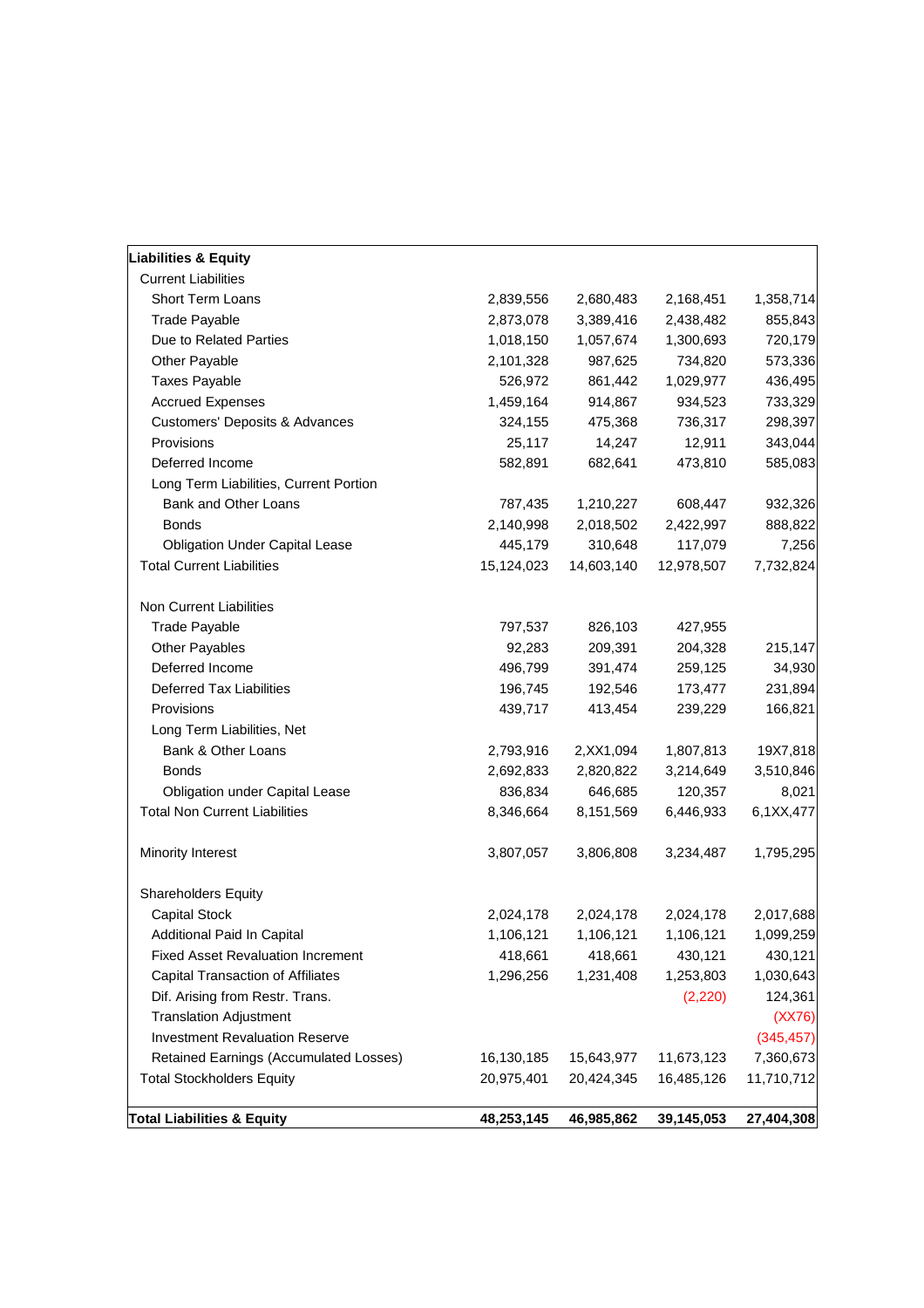|                                                                       | <b>Consolidated Statement of Income (Audited)</b> |              |             |             |
|-----------------------------------------------------------------------|---------------------------------------------------|--------------|-------------|-------------|
| For the Period Ended on 31 December 20XX, 20XX, 20XX and 30 June 20XX |                                                   |              |             |             |
|                                                                       | in Million Rupiah                                 |              |             |             |
|                                                                       | 20XX*                                             | 20XX         | 20XX        | 20XX        |
| <b>Net Revenues</b>                                                   | XX,906,074                                        | XX, 172, 314 | XX,923,909  | XX,512,954  |
| Cost of Revenues                                                      | XX,822,540                                        | 47,4XX,438   | XX,610,505  | XX,833,547  |
| <b>Gross Profit</b>                                                   | 6,083,534                                         | XX,722,876   | 10,3XX,404  | 7,679,407   |
| <b>Operating Expenses</b>                                             |                                                   |              |             |             |
| Selling                                                               | 1,794,237                                         | 3,0XX,839    | 2,459,736   | 1,866,796   |
| <b>General and Administrative</b>                                     | 1,840,475                                         | 4,243,063    | 2,878,230   | 2,414,817   |
| <b>Total Operating Expenses</b>                                       | 3,634,712                                         | 7,308,902    | 5,337,966   | 4,281,613   |
| Income from Operation                                                 | 2,448,822                                         | 6,413,974    | 4,975,438   | 3,397,794   |
| Other Income (Expenses)                                               |                                                   |              |             |             |
| Interest Income                                                       | 175,091                                           | 294,889      | 382,583     | 392,176     |
| Gain (Loss) on Sale of Investment                                     | 70,399                                            | (483)        | 575,258     | 1,566,887   |
| Gain on Differences of Restructuring Trans.                           |                                                   |              | 112,635     |             |
| Gain (Loss) on Foreign Exchange                                       | 135,484                                           | (106,9XX)    | (11,696)    | 162,424     |
| <b>Interest Expenses</b>                                              | (330, 221)                                        | (421, 844)   | (500, 692)  | (XX6,056)   |
| <b>Others</b>                                                         | (171, 931)                                        | (140, 374)   | 419X37      | 345,368     |
| Other Income (Expenses)                                               | (121, 178)                                        | (374, 777)   | 978,025     | 1,810,799   |
| Equity in Net Income of Subsidiaries                                  | XX9,983                                           | 2,16XX62     | 2,053,740   | 1,830, XX7  |
| Profit (Loss) before Income Tax                                       | 2,987,627                                         | 8,205,759    | 8,007,203   | 7,039,250   |
| Income Tax                                                            | (701, 126)                                        | (1,872,786)  | (1,625,364) | (1,891,568) |
| Profit (Loss) before Extraordinary Item                               | 2,28XX01                                          | 6,332,973    | 6,381,839   | 5,147,682   |
| Extraordinary Item                                                    |                                                   |              |             | (1,084)     |
| Profit (Loss) before Minority Interest                                | 2,28XX01                                          | 6,332,973    | 6,381,839   | 5,14XX98    |
| <b>Minority Interest</b>                                              | (423, 852)                                        | (875, 688)   | (976, 333)  | (725, 015)  |
| <b>Net Profit (Loss)</b>                                              | 1,862,649                                         | 5,457,285    | 5,405,506   | 4,421,583   |

**Auditor : Hadi Sutanto & Partners** 

\*\*\*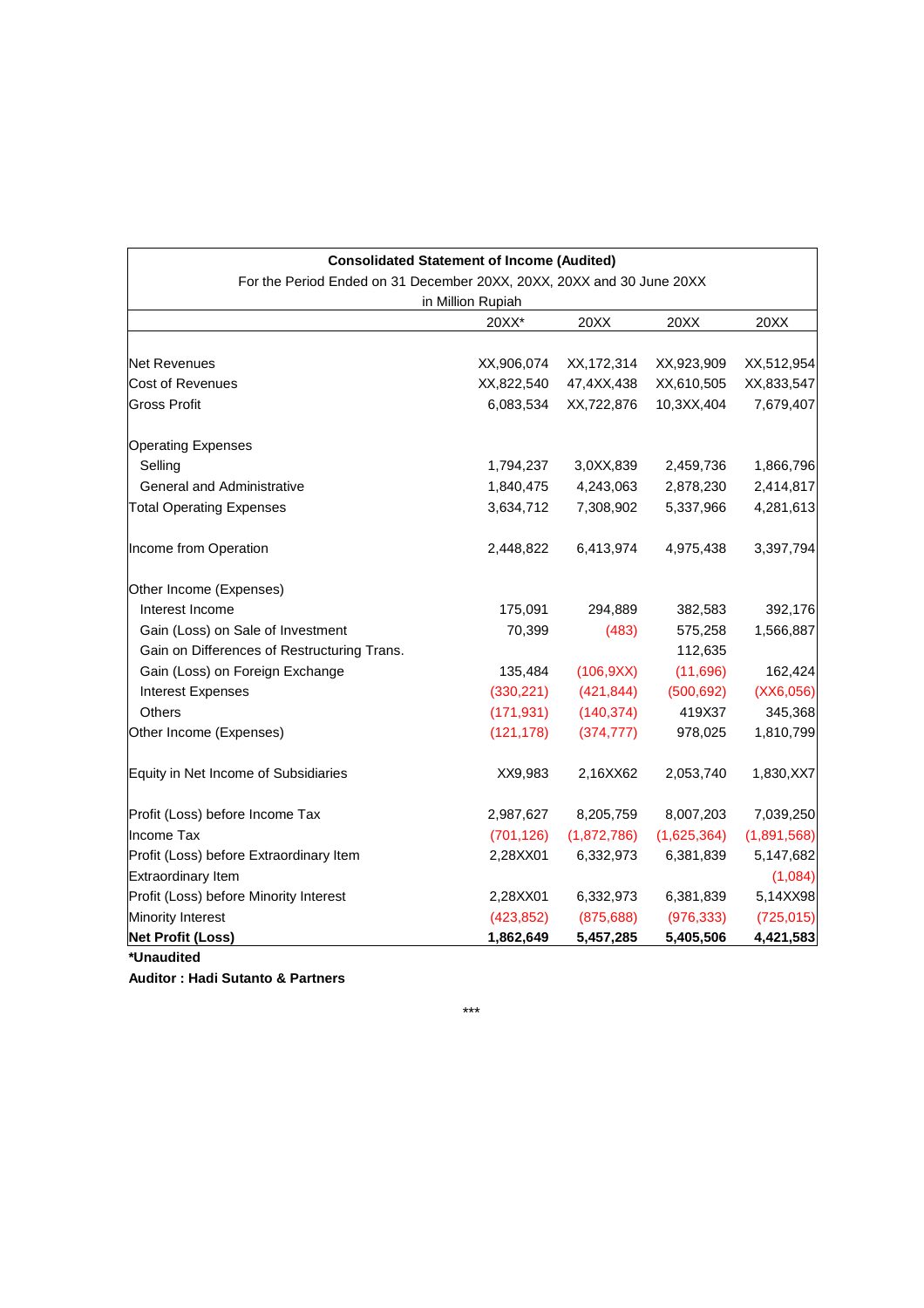## **COMMENTS & RATING**

|                          | <b>Item</b>                       |                |                |  |
|--------------------------|-----------------------------------|----------------|----------------|--|
|                          | <b>Payment Capability</b>         | 10             | 8              |  |
| <b>Financial Factor</b>  | <b>Capital Turnover</b>           | 10             | 10             |  |
|                          | Profitability                     | 8              | 6              |  |
|                          | Payment Manner                    | 5              | 4              |  |
| <b>Business Factor</b>   | <b>Current Situation</b>          | 10             | 5              |  |
|                          | Prospects                         | 10             | 6              |  |
|                          | Organization                      | 5              | 5              |  |
| Management Factor        | Management                        | $\overline{7}$ | 6              |  |
|                          | Staff                             | 5              | 5              |  |
|                          | Achievements & Recent Performance | 10             | 7              |  |
|                          | Age of Company/Experience         | 5              | 5              |  |
| <b>General Factor</b>    | <b>Commercial Morality</b>        | 5              | 4              |  |
|                          | <b>Supporting Equipment</b>       | 5              | 5              |  |
|                          | <b>Country Risk</b>               | 5              | 3              |  |
| <b>Additional Factor</b> | Additive Score (+/-)              | $-10-10$       | $\overline{2}$ |  |
|                          | 100                               | 81             |                |  |

| Rating | <b>Score</b> | <b>Description</b>                              |
|--------|--------------|-------------------------------------------------|
| 5      | $\geq 81$    | <b>Low Risk</b>                                 |
| 4      | 61-80        | Moderate Risk                                   |
| 3      | 41-60        | Medium Risk                                     |
| 2      | $21 - 40$    | Medium High Risk                                |
| 1      | $\leq 20$    | High Risk                                       |
|        |              |                                                 |
| 7      |              | Unclassified Risk                               |
| 8      |              | Ceased Operation/Inactive, Dissolved, Insolvent |

\*\*\*